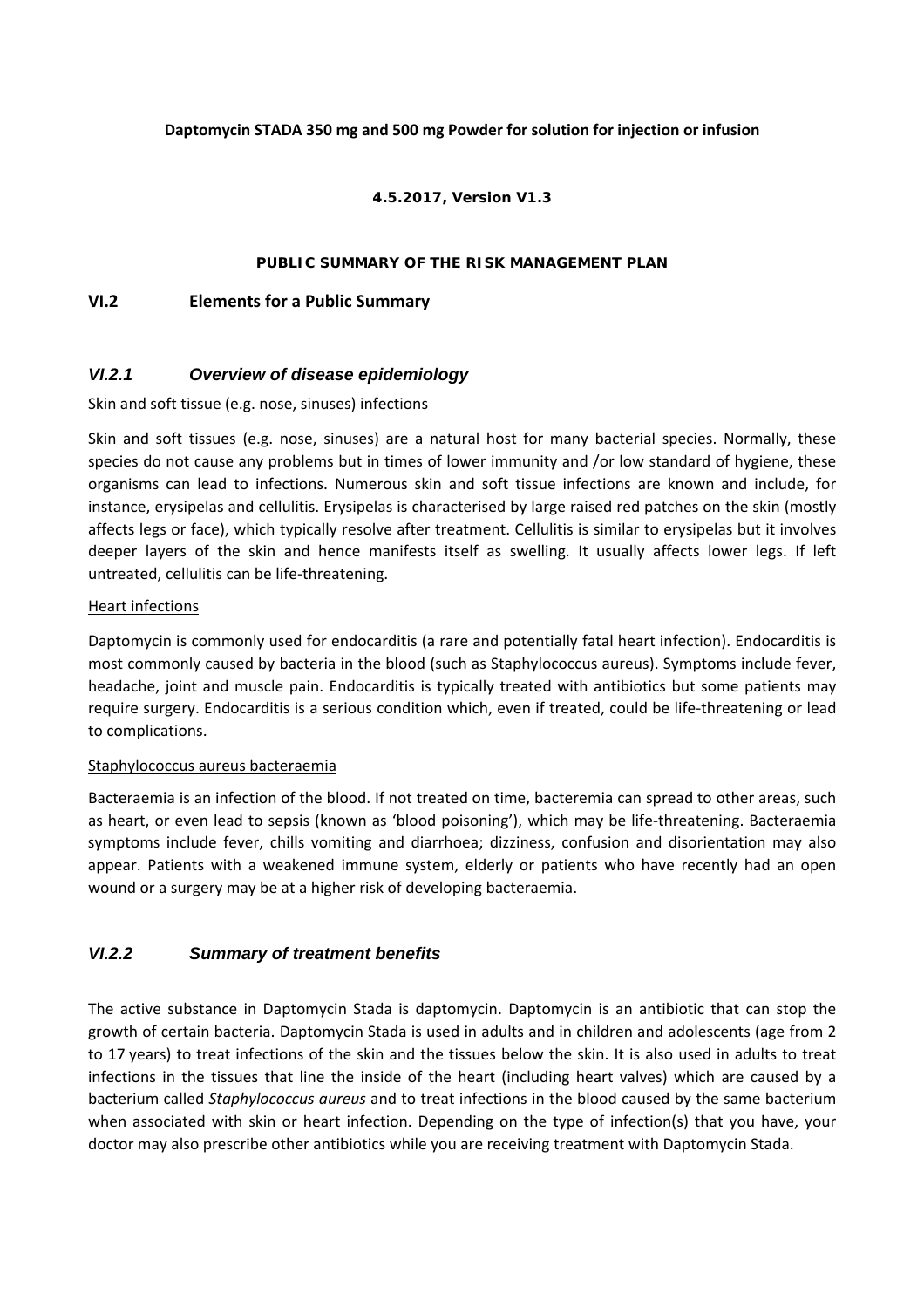## *VI.2.3 Unknowns relating to treatment benefits*

The safety and efficacy of daptomycin in children and adolescents aged below 18 years with right‐sided infective endocarditis due to Staphylococcus aureus or with Staphylococcus aureus bacteraemia when associated with right-sided infective endocarditis or with complicated skin and soft-tissue infections have not been established.

## *VI.2.4 Summary of safety concerns*

## **Important identified risks**

| <b>Risk</b>                                                                                                                          | What is known                                                                                                                                                                                                                                                                                                                                                    | Preventability                                                                                                                                                             |
|--------------------------------------------------------------------------------------------------------------------------------------|------------------------------------------------------------------------------------------------------------------------------------------------------------------------------------------------------------------------------------------------------------------------------------------------------------------------------------------------------------------|----------------------------------------------------------------------------------------------------------------------------------------------------------------------------|
| Severe skeletal muscle toxicity                                                                                                      | Occasionally, patients receiving<br>daptomycin may develop tender<br>or aching muscles or muscle<br>weakness. The symptoms<br>generally go away within a few<br>days of stopping                                                                                                                                                                                 | Your doctor will perform blood<br>tests to monitor the health of<br>your muscles both before you<br>start treatment and frequently<br>during treatment with<br>daptomycin. |
| Reduced susceptibility to<br>daptomycin in a bacterium called<br>S. aureus<br>(Reduced susceptibility to<br>daptomycin in S. aureus) | Susceptibility to daptomycin in a<br>bacterium called S. aureus may be<br>reduced in some patients. This<br>means that the infection may<br>worsen or may simply not get<br>better with treatment. This has<br>been reported especially during<br>the treatment of difficult-to-treat<br>infections and/or following<br>administration for prolonged<br>periods. | Tell your doctor if you feel that<br>daptomycin is not working. Your<br>doctor may be able to switch you<br>to another antibiotic to aid your<br>symptoms.                 |
| Condition resulting from damaged<br>nerves<br>(Peripheral neuropathy)                                                                | Peripheral neuropathy, condition<br>resulting from damaged nerves<br>and whci typically manifests as<br>weakness, numbness and pain,<br>usually in hands and feet, may<br>occur with daptomycin<br>treatment.                                                                                                                                                    | Inform your doctor if you have<br>ever had any conditions which<br>were due to damaged nerves.                                                                             |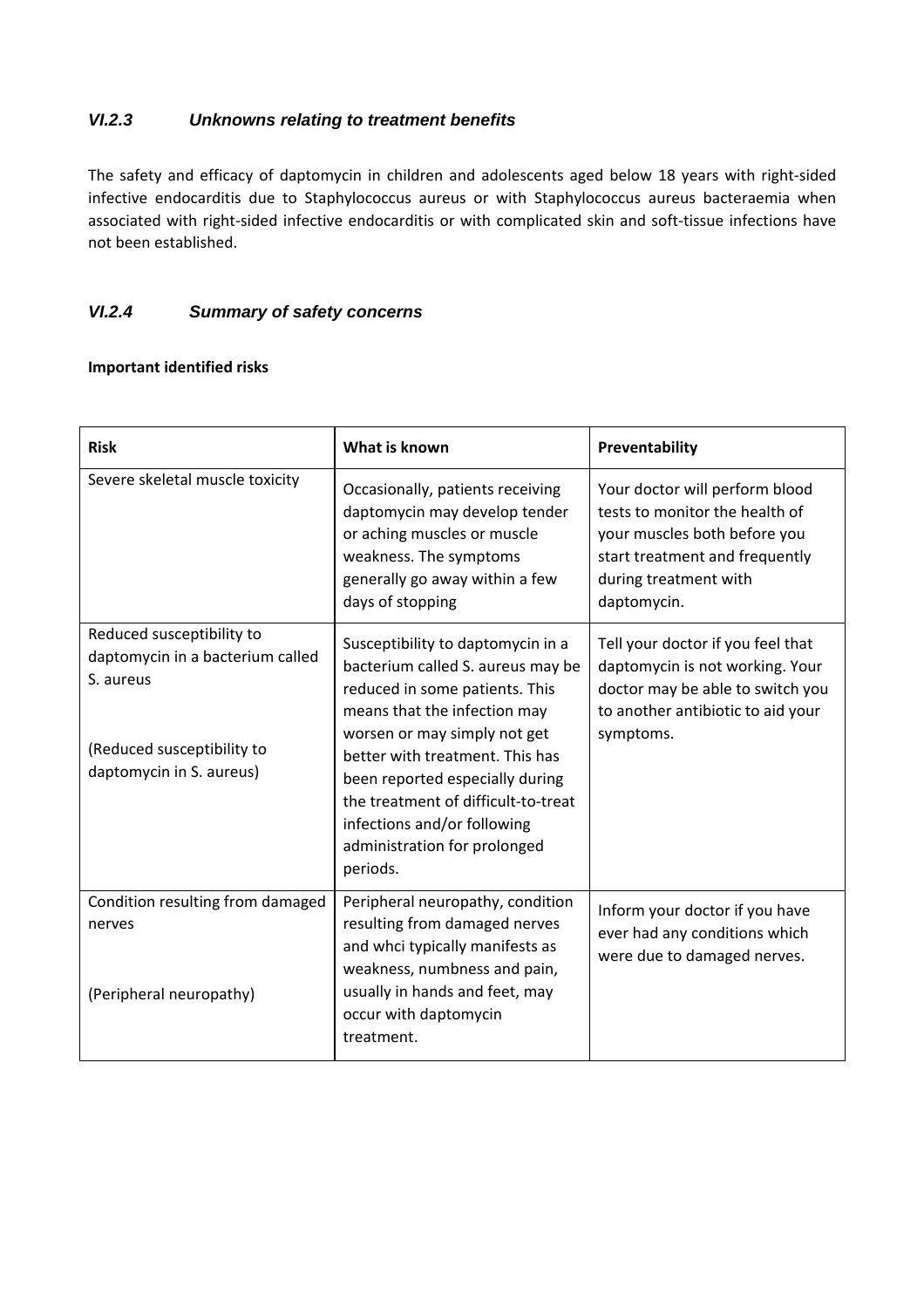| Severe allergic reactions<br>(including accumulation of white<br>blood cells in the lungs)<br>(Severe hypersensitivity reactions<br>(including pulmonary<br>eosinophilia)) | Serious allergic reaction including<br>anaphylaxis, have been reported<br>in some cases during<br>administration of daptomycin.<br>These serious allergic reaction<br>need immediate medical<br>attention. | Inform your doctor about any<br>allergies which you may have.<br>Tell your doctor or nurse straight<br>away if you experience any of the<br>following symptoms:<br>chest pain or tightness<br>$\bullet$<br>rash with blistering,<br>sometimes affecting the<br>mouth and genitals<br>swelling around throat<br>rapid or weak pulse<br>wheezing<br>fever<br>shivering or trembling<br>hot flushes<br>dizziness<br>fainting<br>metallic taste |
|----------------------------------------------------------------------------------------------------------------------------------------------------------------------------|------------------------------------------------------------------------------------------------------------------------------------------------------------------------------------------------------------|---------------------------------------------------------------------------------------------------------------------------------------------------------------------------------------------------------------------------------------------------------------------------------------------------------------------------------------------------------------------------------------------------------------------------------------------|
| Disease where a type of white<br>blood cells accumulate in the<br>lungs<br>(Eosinophilic pneumonia)                                                                        | New or worsening fever, cough or<br>difficulty breathing may be signs<br>of a rare but serious lung disorder<br>called eosinophilic pneumonia<br>which may occur with daptomycin<br>therapy.               | Your doctor will check the<br>condition of your lungs and<br>decide whether or not you should<br>continue with daptomycin<br>therapy.                                                                                                                                                                                                                                                                                                       |

## **Important potential risks**

| <b>Risk</b>                             | What is known (Including reason why it is considered a potential risk)                                                                                                                                                                                                                        |
|-----------------------------------------|-----------------------------------------------------------------------------------------------------------------------------------------------------------------------------------------------------------------------------------------------------------------------------------------------|
| Bone marrow toxicity                    | Patients treated with daptomycin may be at an increased risk of<br>developing bone marrow toxicity. Causality has not been established.                                                                                                                                                       |
| Severe hepatotoxicity                   | Patients treated with daptomycin may be at an increased risk of<br>developing severe liver adverse events. Causality has not been<br>established.                                                                                                                                             |
| Dysregulation of in vivo<br>coagulation | Cases of interference between daptomycin and particular reagents<br>used in some coagulation tests (prothrombin time [PT]; international<br>normalized ratio [INR]) have been reported. The interference leads to<br>false results, with an apparent prolongation of PT and elevation of INR. |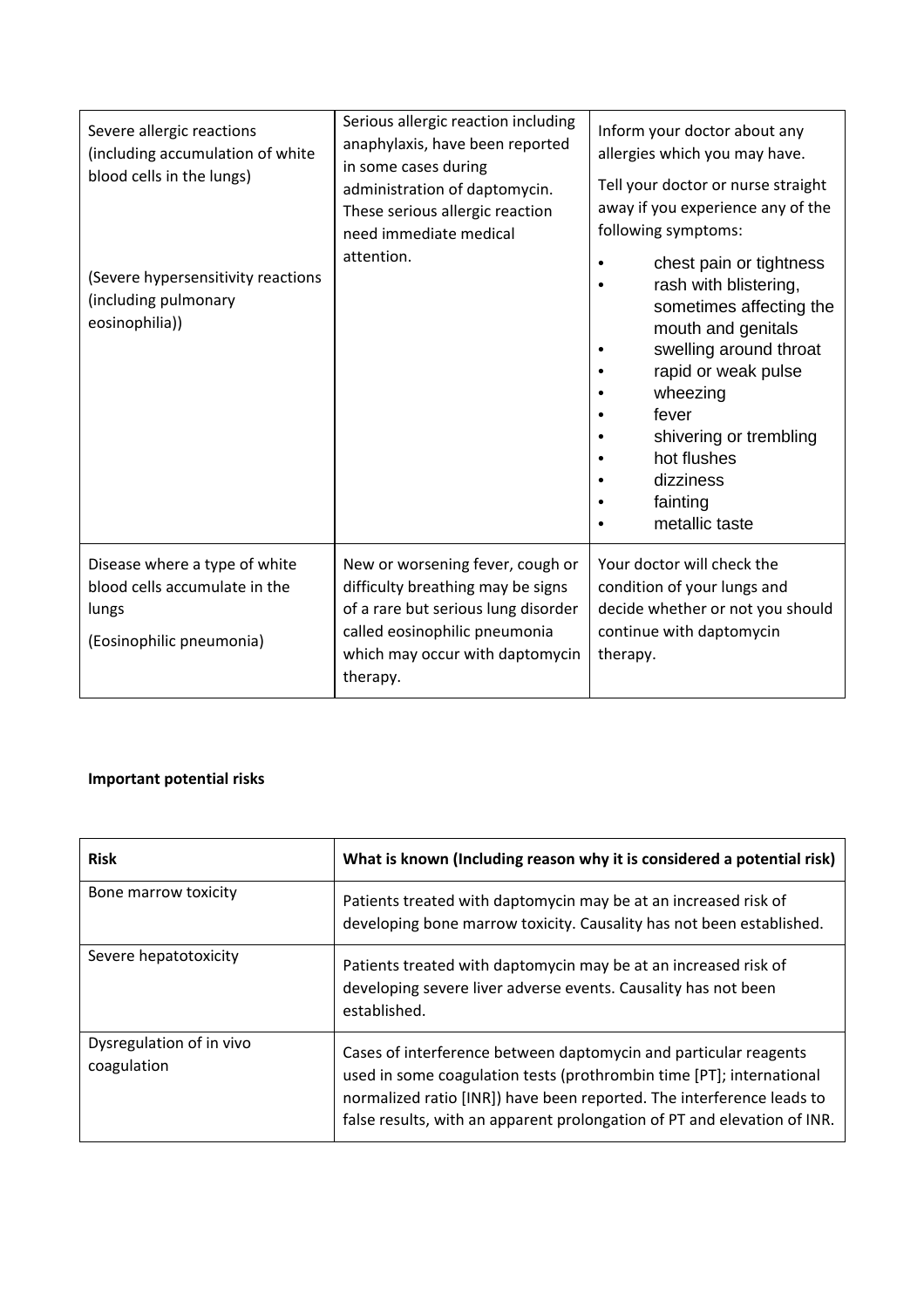### **Missing information**

| <b>Risk</b>                                  | What is known                                                                                                                                                                                                                                                                                                                                                                                                                             |
|----------------------------------------------|-------------------------------------------------------------------------------------------------------------------------------------------------------------------------------------------------------------------------------------------------------------------------------------------------------------------------------------------------------------------------------------------------------------------------------------------|
| Patients with underlying renal<br>impairment | Due to limited clinical experience, daptomycin should only be used in<br>patients with any degree of kidney impairment when it is considered<br>that the expected clinical benefit outweighs the potential risk.                                                                                                                                                                                                                          |
| Patients with hepatic impairment             | The way daptomycin is processed in the body is not altered in<br>subjects with moderate liver impairment compared with healthy<br>volunteers matched for gender, age and weight following a single<br>4 mg/kg dose. No dosage adjustment is necessary when<br>administering daptomycin in patients with moderate liver<br>impairment. The way daptomycin is processed in the body of<br>patients with severe liver impairment is unknown. |
| Pregnant or lactating women                  | No clinical data on pregnancies are available for daptomycin.<br>Daptomycin should not be used during pregnancy unless clearly<br>necessary i.e., only if the expected benefit outweighs the possible<br>risk.                                                                                                                                                                                                                            |
|                                              | more experience is gained, breast-feeding should be<br>Until<br>discontinued when daptomycin is administered to nursing women.                                                                                                                                                                                                                                                                                                            |

## *VI.2.5 Summary of risk minimisation measures by safety concern*

All medicines have a Summary of Product Characteristics (SPC) which provides physicians, pharmacists and other health care professionals with details on how to use the medicine, the risks and recommendations for minimising them. An abbreviated version of this in lay language is provided in the form of the package leaflet (PL). The measures in these documents are known as routine risk minimisation measures.

## **Severe skeletal muscle toxicity, Dysregulation of in vivo coagulation, Patients with underlying renal impairment**

## **Risk minimisation measure(s): Dosage card for healthcare professionals**

Objective and rationale:

Additional educational materials for prescribers to highlight the risks of severe skeletal muscle toxicity and dysregulation of in vivo coagulation, as well as to address dosing in patients with underlying renal impairment.

Summary description of main additional risk minimisation measures:

Dosage card for healthcare professionals

Details of educational material can be found in Annex 10.